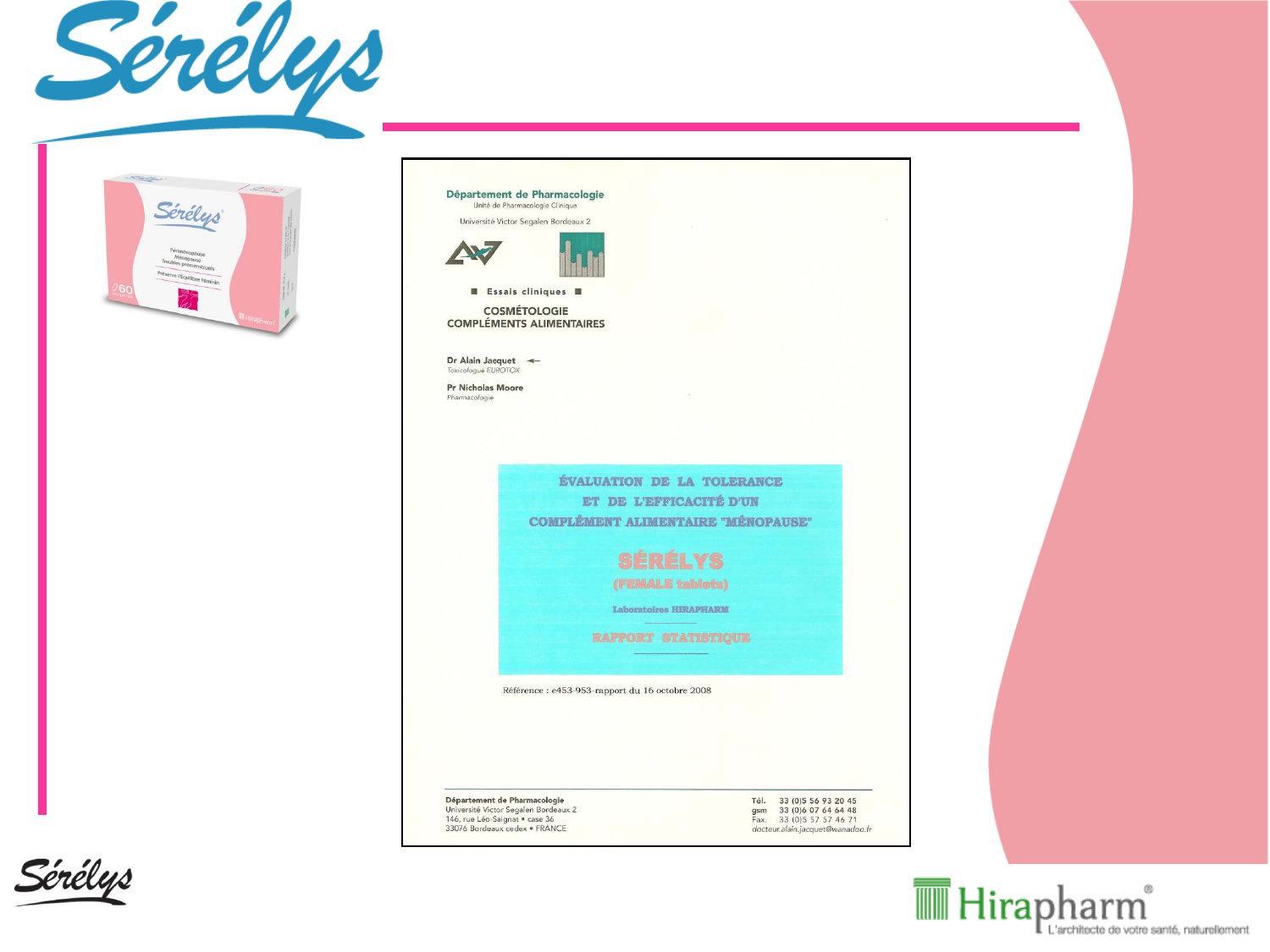



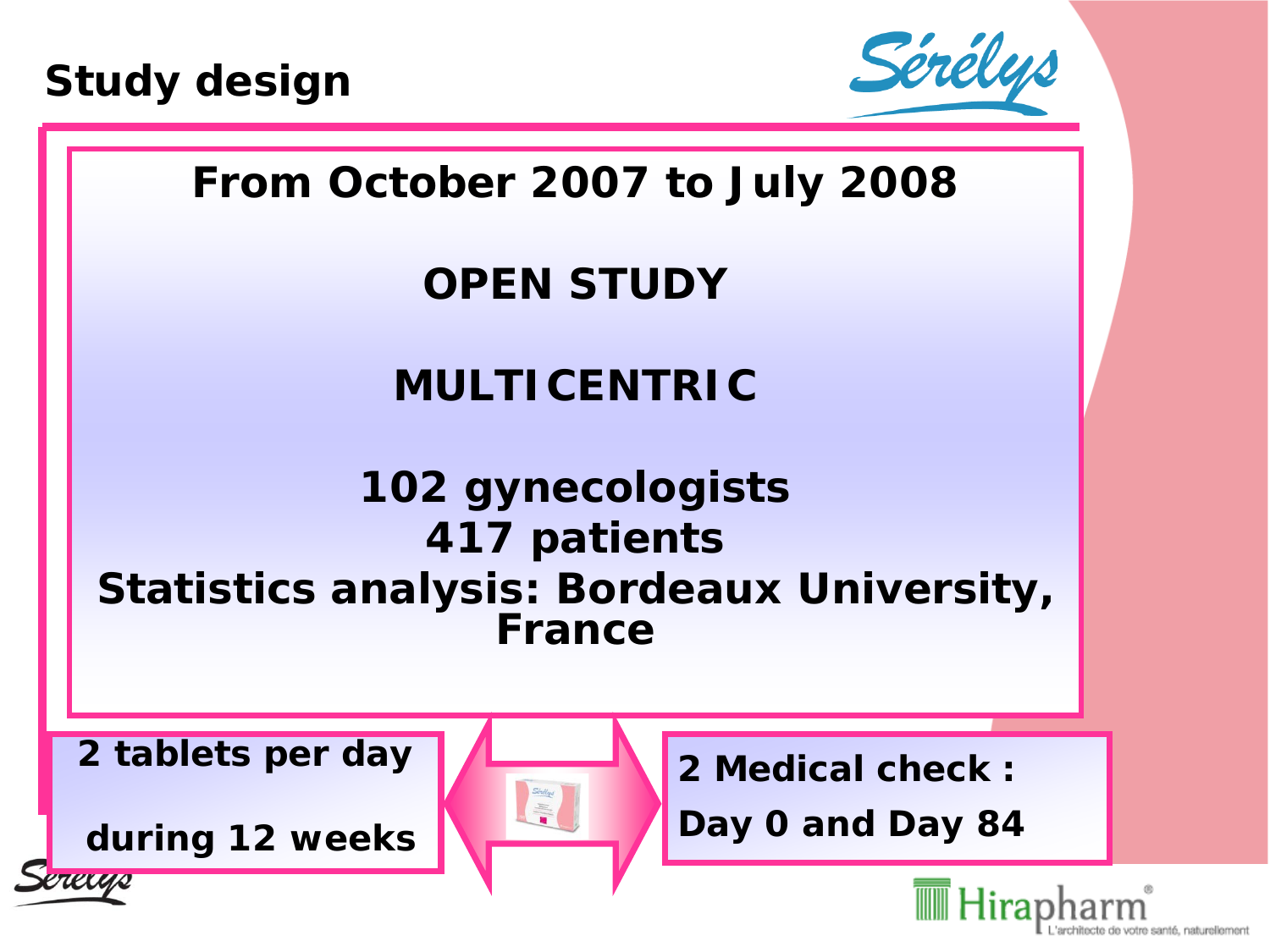#### **Inclusion criteria**



### **Women in menopause period**





#### **Symptoms linked with menopause**



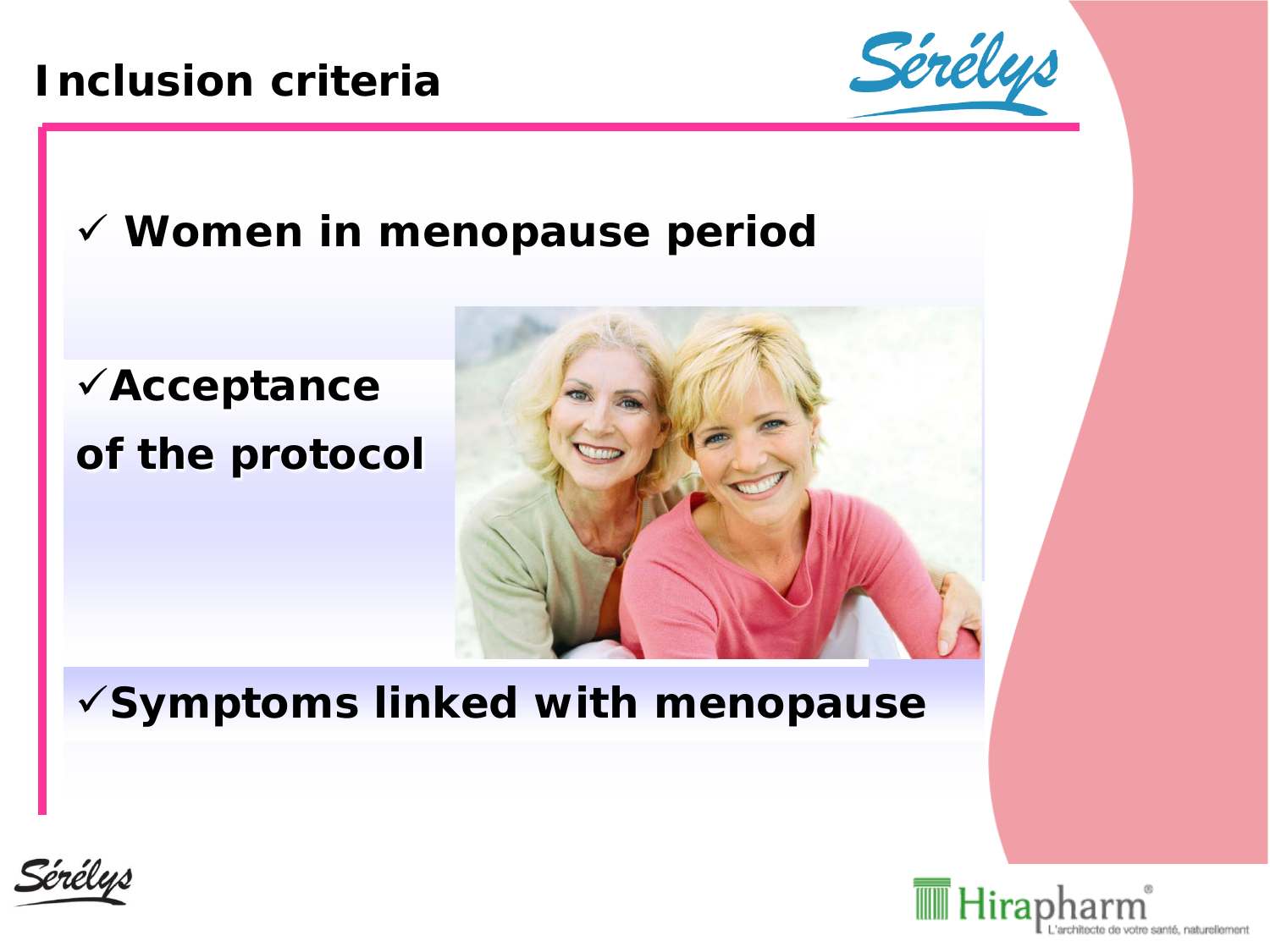#### **Exclusion criteria**







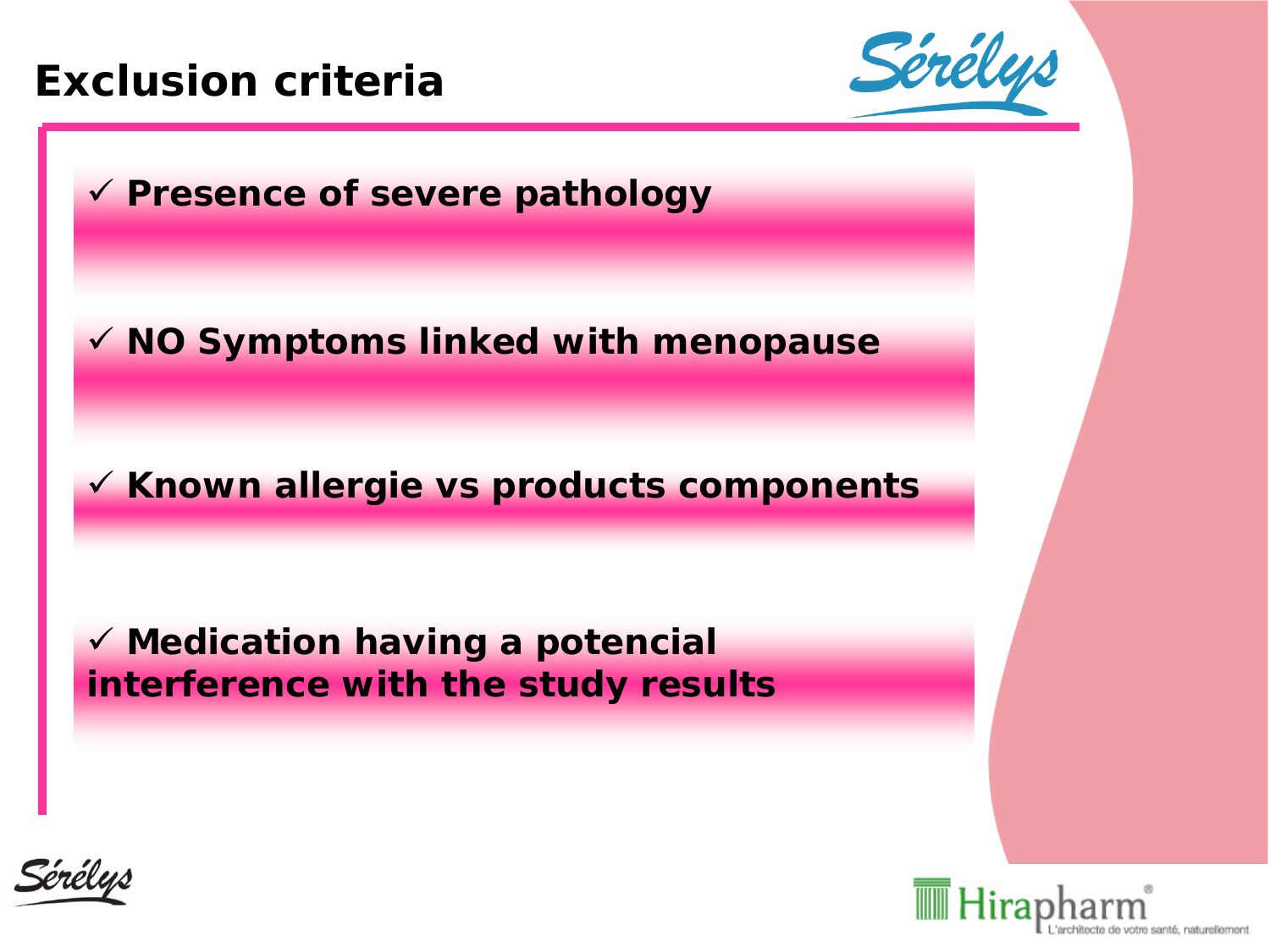

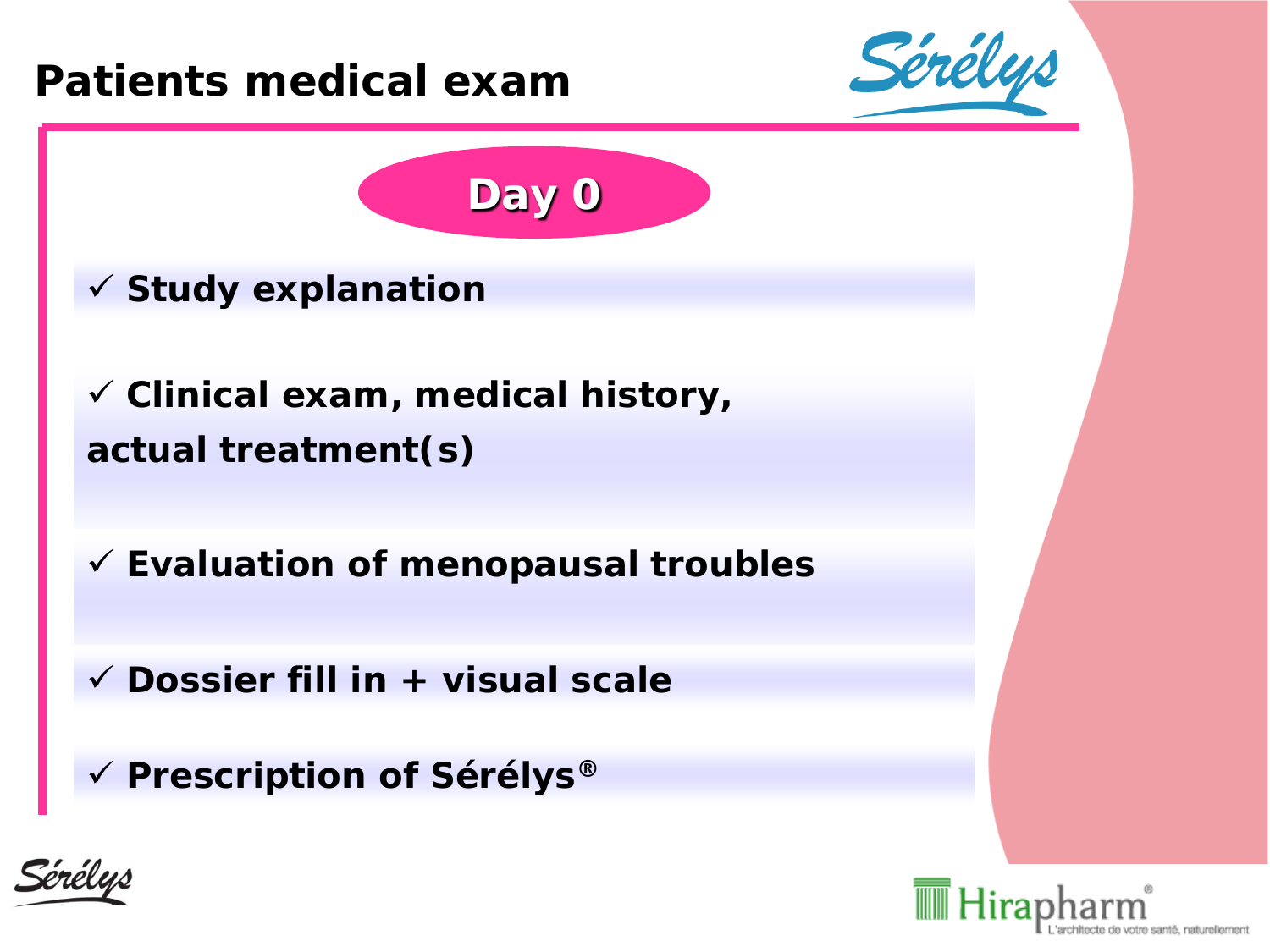



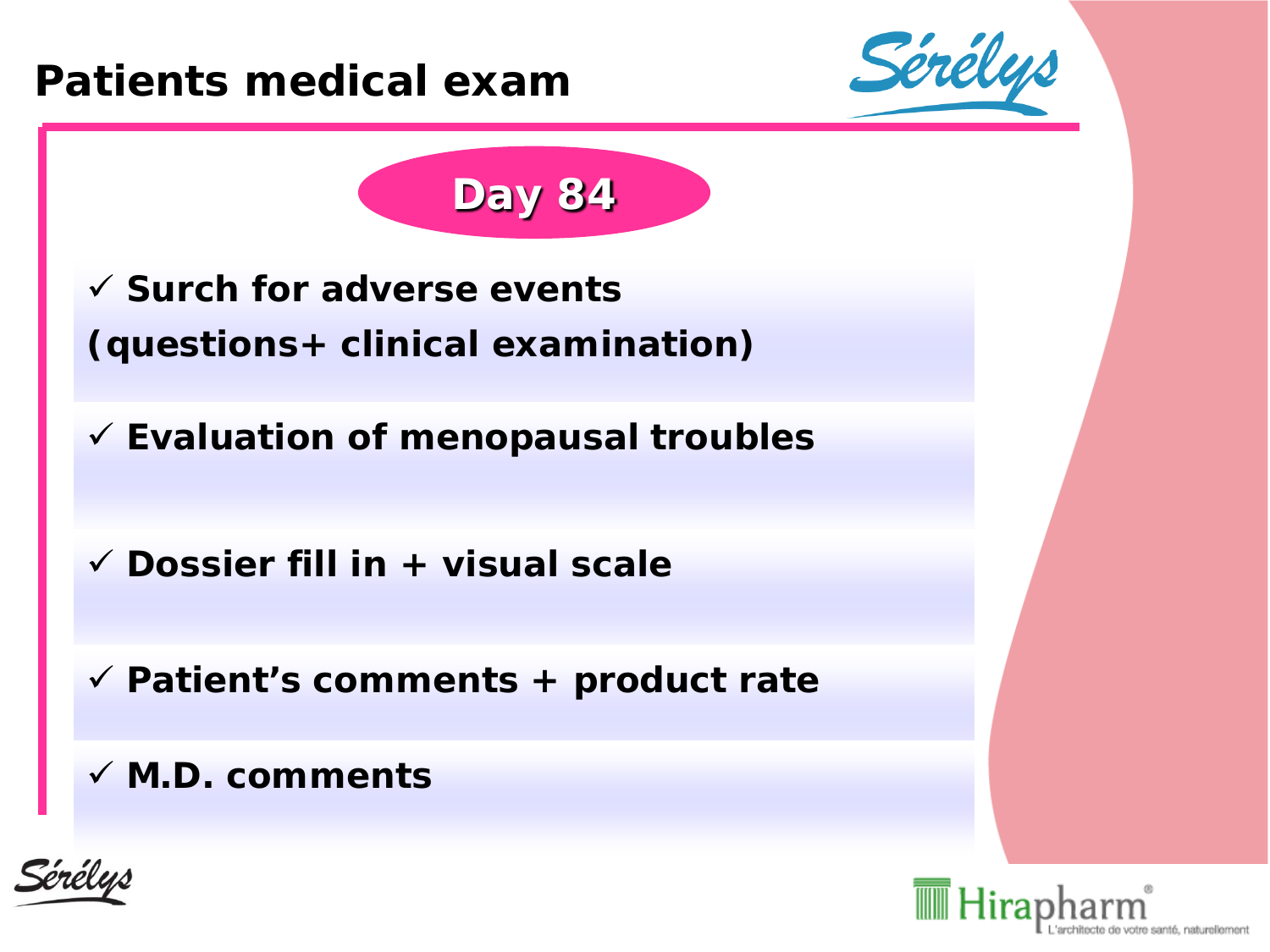#### **Evaluation criteria**







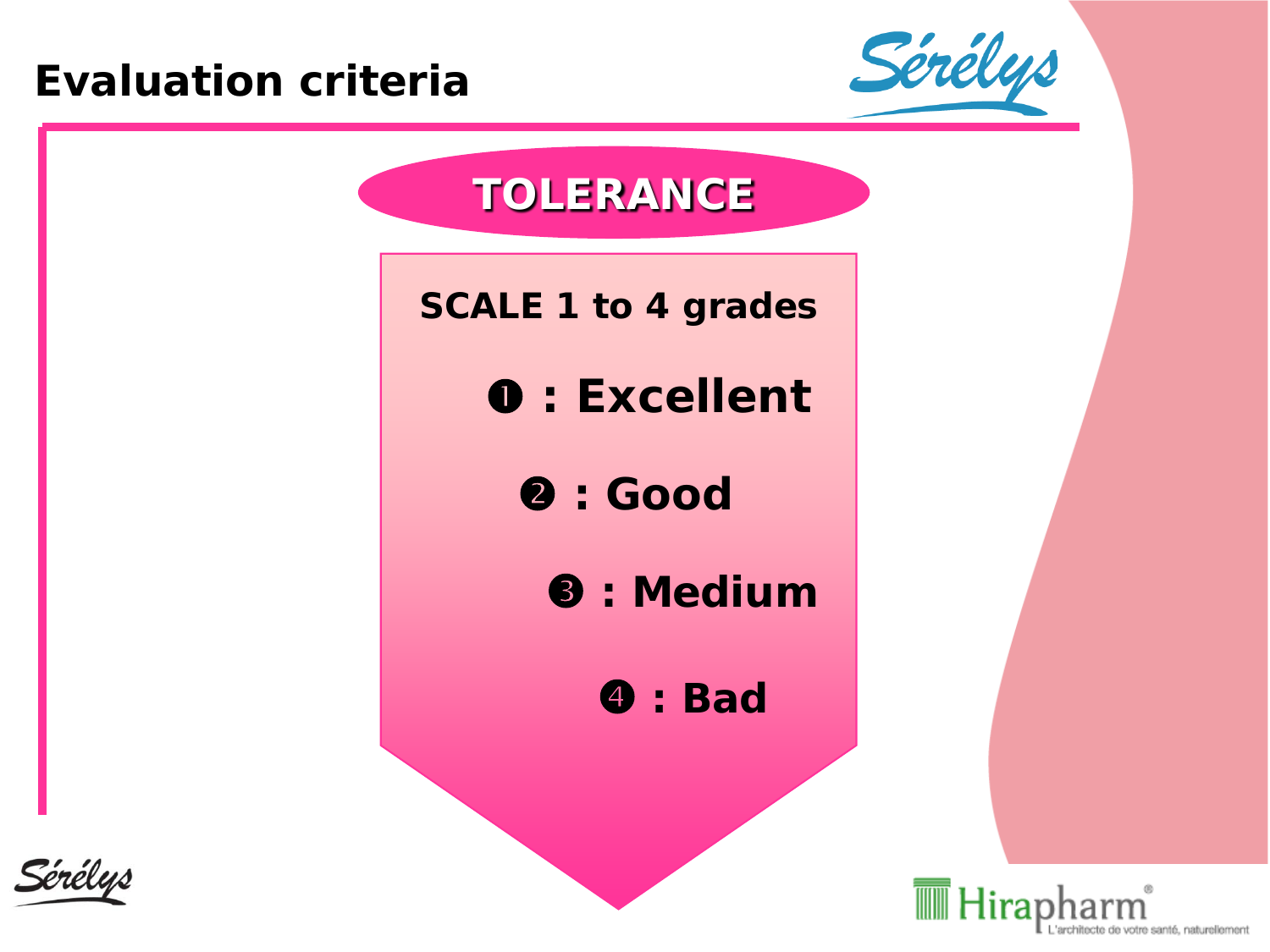### **Evaluation criteria**



# **VISUAL SCALES**

- **Hot flushes, (frequency, intensity, timing, disturbance)**
- **Sweating, (frequency, timing, disturbance)**
- **Irritability**
- **Sadness**
- **Tiredness**
- **Sleep quality**
- **Skin**
- **Dryness**
- **Quality of life**
- **Vaginal dryness**
- **Bleeding, others**



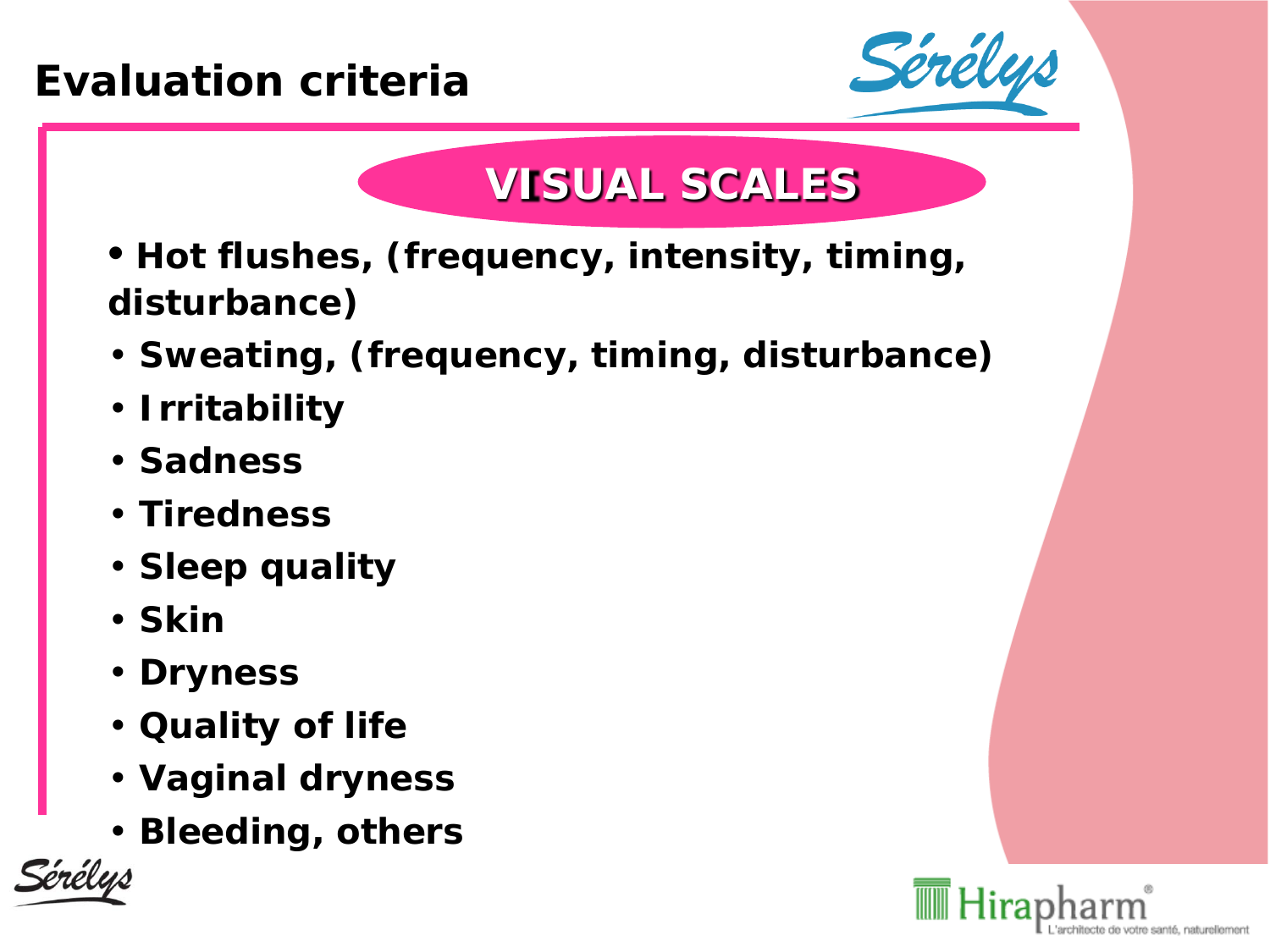#### **Evaluation criteria**



# **VISUAL SCALES**

• **Hot flushes, (frequency,** *intensity, timing, disturbance)*

|  | 1.A BOUFFEES DE CHALEUR - fréquence<br>Vos bouffées de chaleur sont elles<br>fréquentes ? | = Pas de bouffées de chaleur        |  |
|--|-------------------------------------------------------------------------------------------|-------------------------------------|--|
|  |                                                                                           | $= 1$ ou 2 fois par jour            |  |
|  |                                                                                           | $=$ 3 à 6 fois par jour<br>2        |  |
|  |                                                                                           | $3 =$ Plus de 6 fois par jour       |  |
|  | Fréquence des bouffées de chaleur                                                         |                                     |  |
|  |                                                                                           |                                     |  |
|  |                                                                                           |                                     |  |
|  | Pas de bouffées de chaleur                                                                | Bouffées de chaleur très fréquentes |  |

- *Sweating, (frequency,timing, disturbance)*
- *Irritability*
- *Sadness*
- *Tiredness*
- *Sleep quality*
- *Skin*
- *Dryness*
- *Quality of life*
- *Vaginal dryness*

Sérélejs<sup>Bleeding, others</sub></sup>

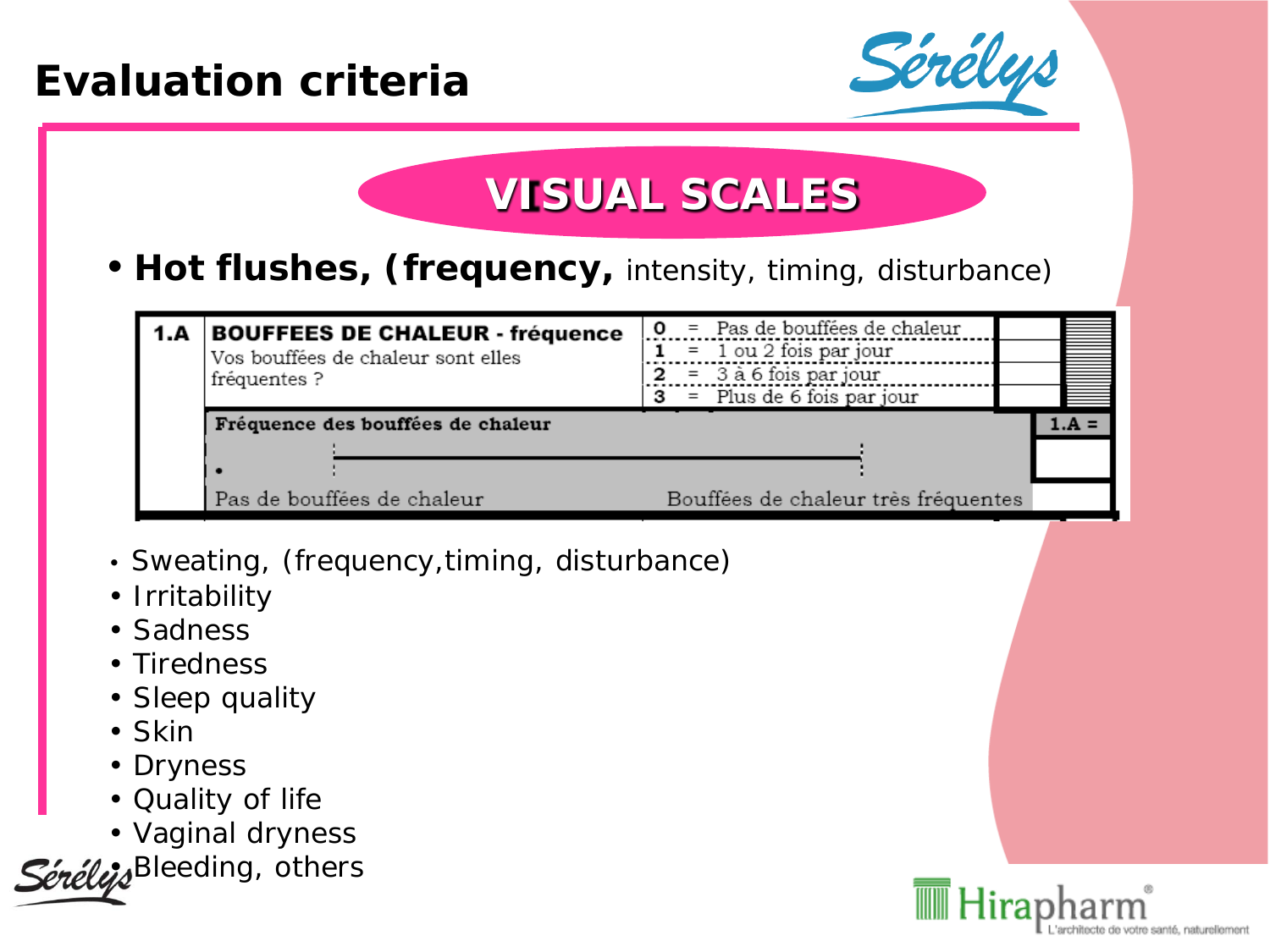#### **Results - Visual scales**



Sérélys





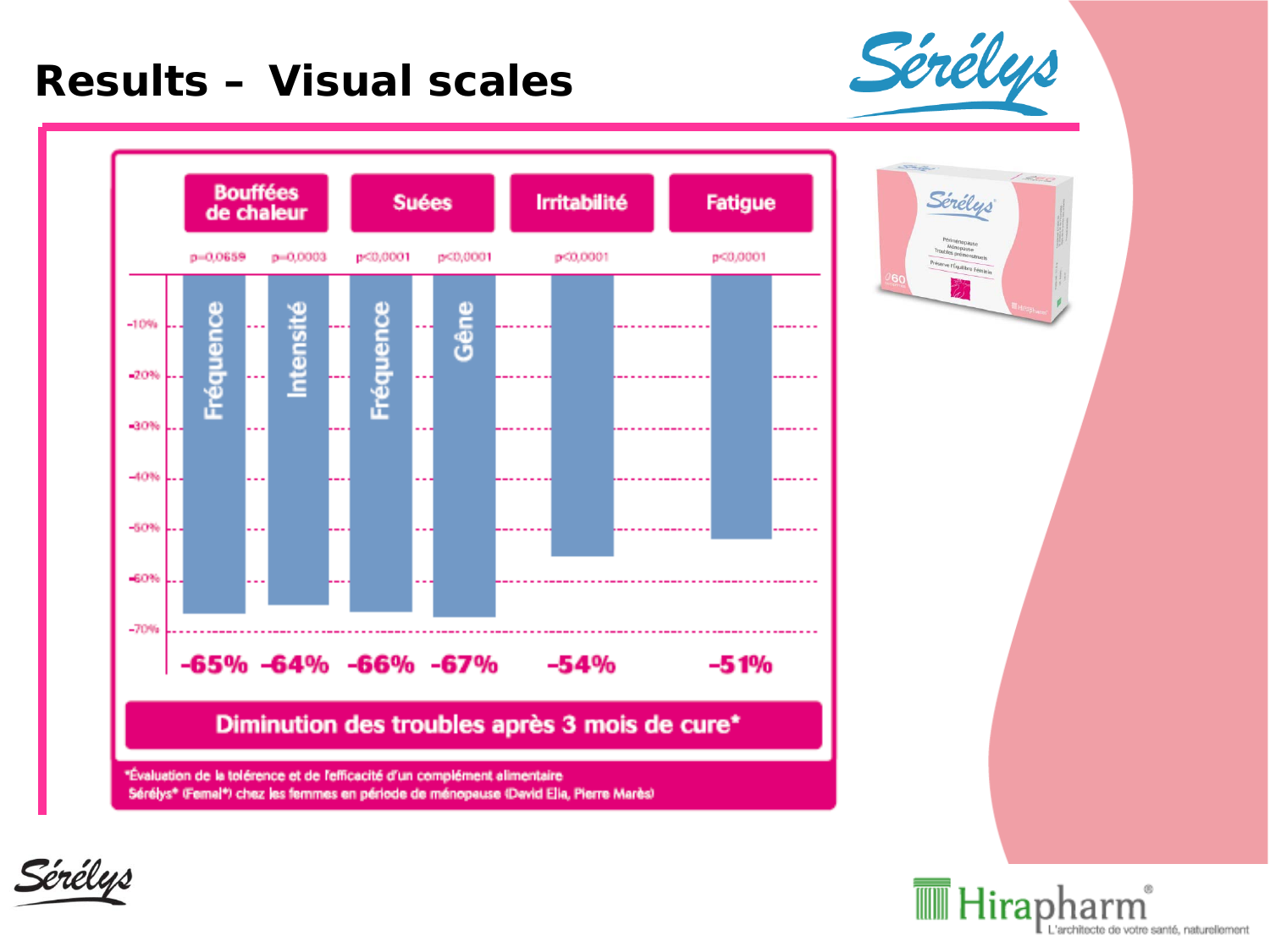#### **Results – Visual scales**







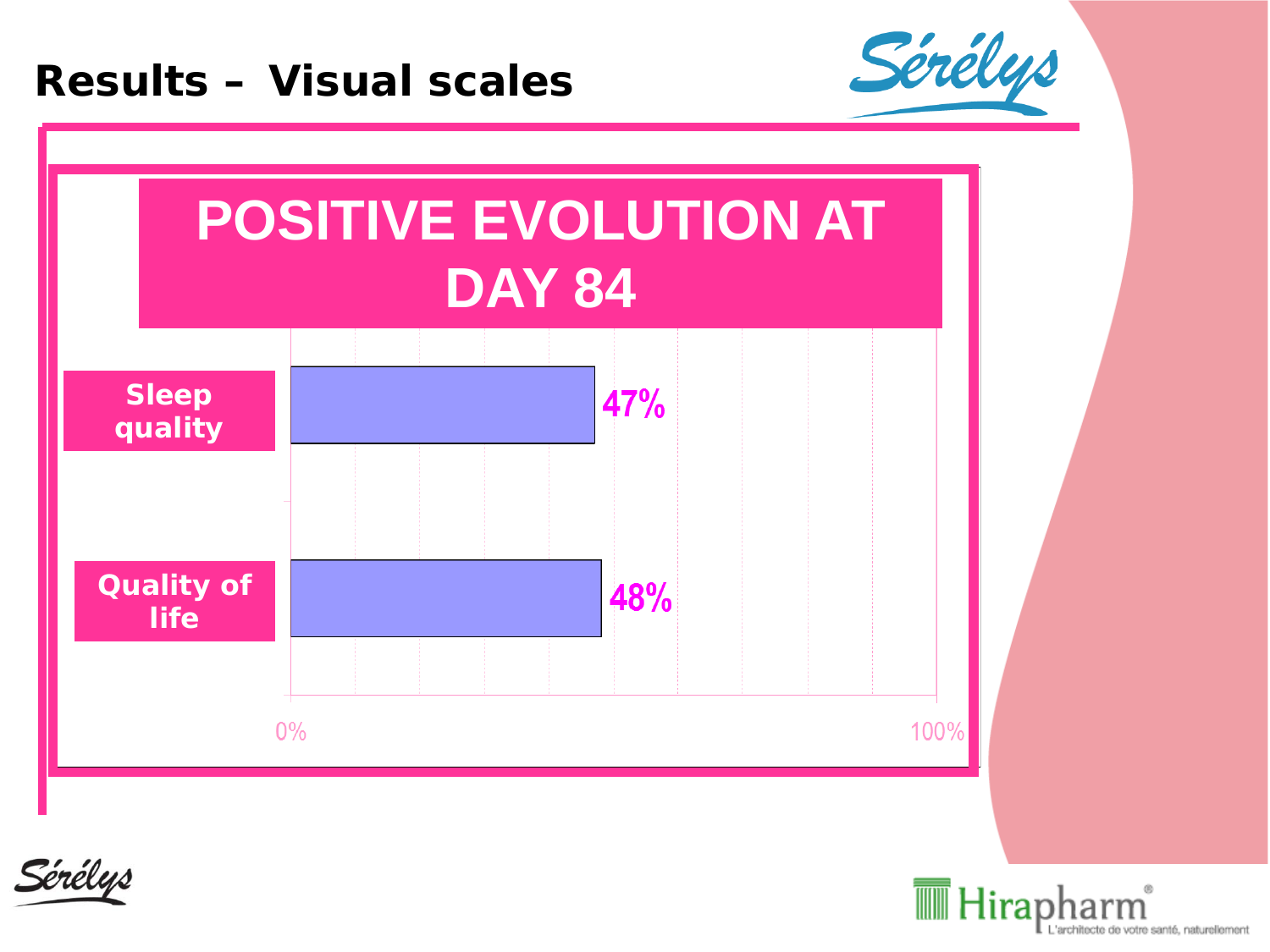

| <b>Hot flushes</b><br><b>Frequency</b> | Day 0 | <b>Day 84</b> |
|----------------------------------------|-------|---------------|
| 0 to 2 per day                         | 32%   | 86 %          |
| 3 to 6 and more                        | 68%   | 14 %          |



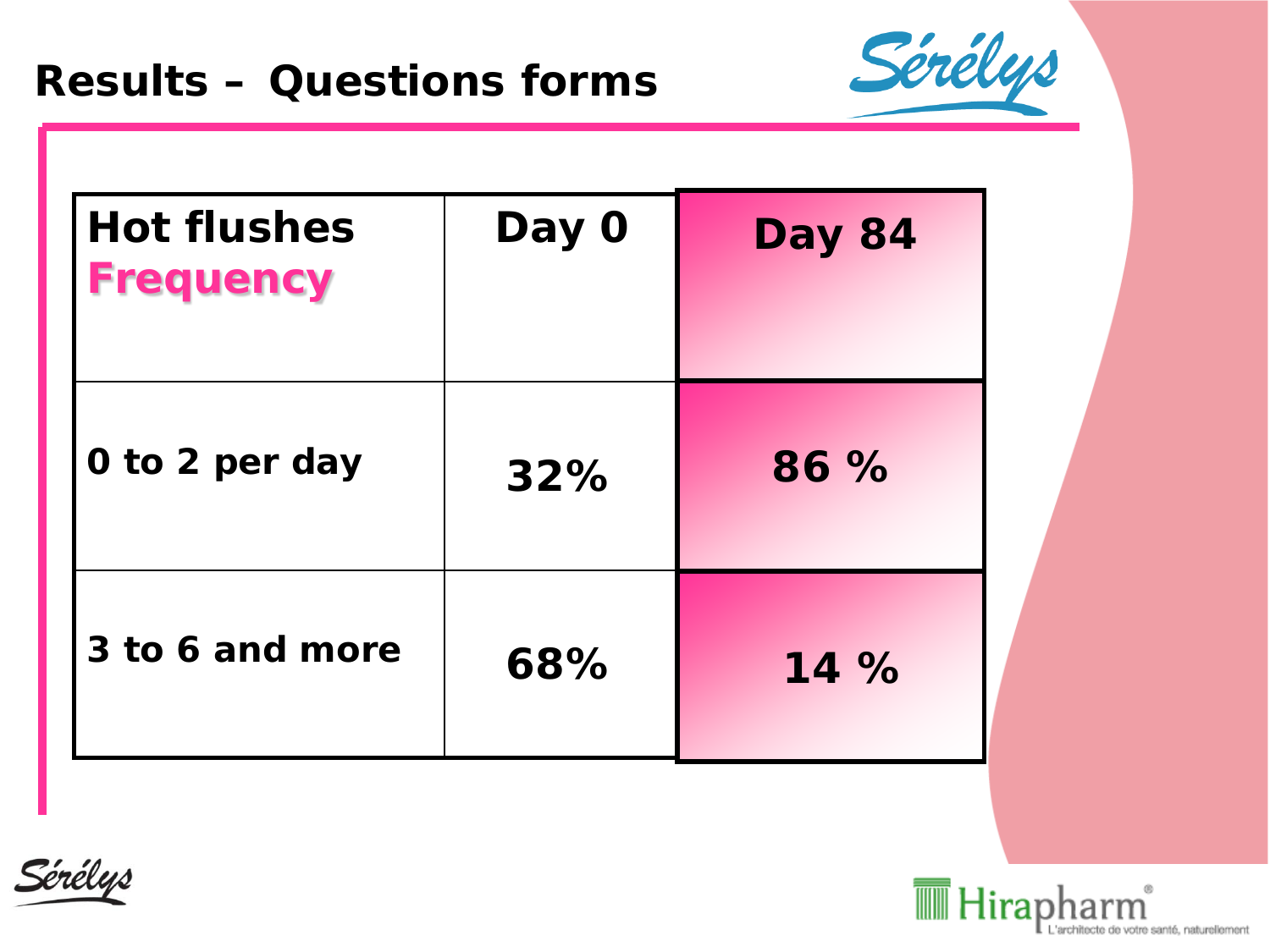#### **Results – Questions forms**



| <b>Hot flushes</b><br><b>When?</b> | Day 0  | <b>Day 84</b> |
|------------------------------------|--------|---------------|
| <b>No hot flushes</b>              | 3,5%   | 24,7%         |
| <b>DAY</b>                         | 18,9 % | 34,1 %        |
| <b>NIGHT</b>                       | 77,6%  | 41,2 %        |



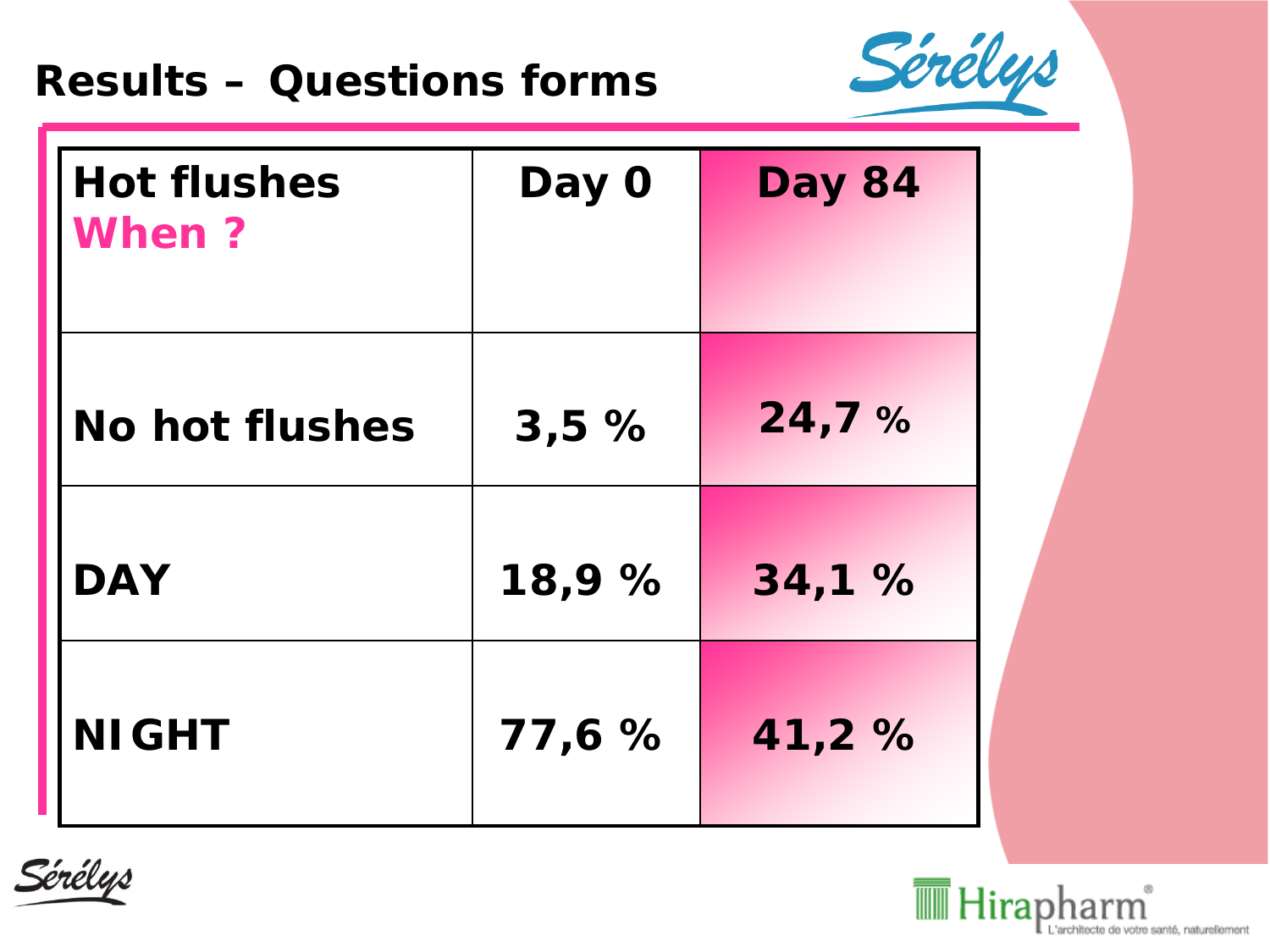#### **Results – Questions forms**



| <b>Hot flushes</b><br><b>Disturbance</b> | Day 0 | <b>Day 84</b> |
|------------------------------------------|-------|---------------|
| <b>LOW</b>                               | 17,8% | 83,1 %        |
| <b>HIGH</b>                              | 82,2% | 16,9%         |



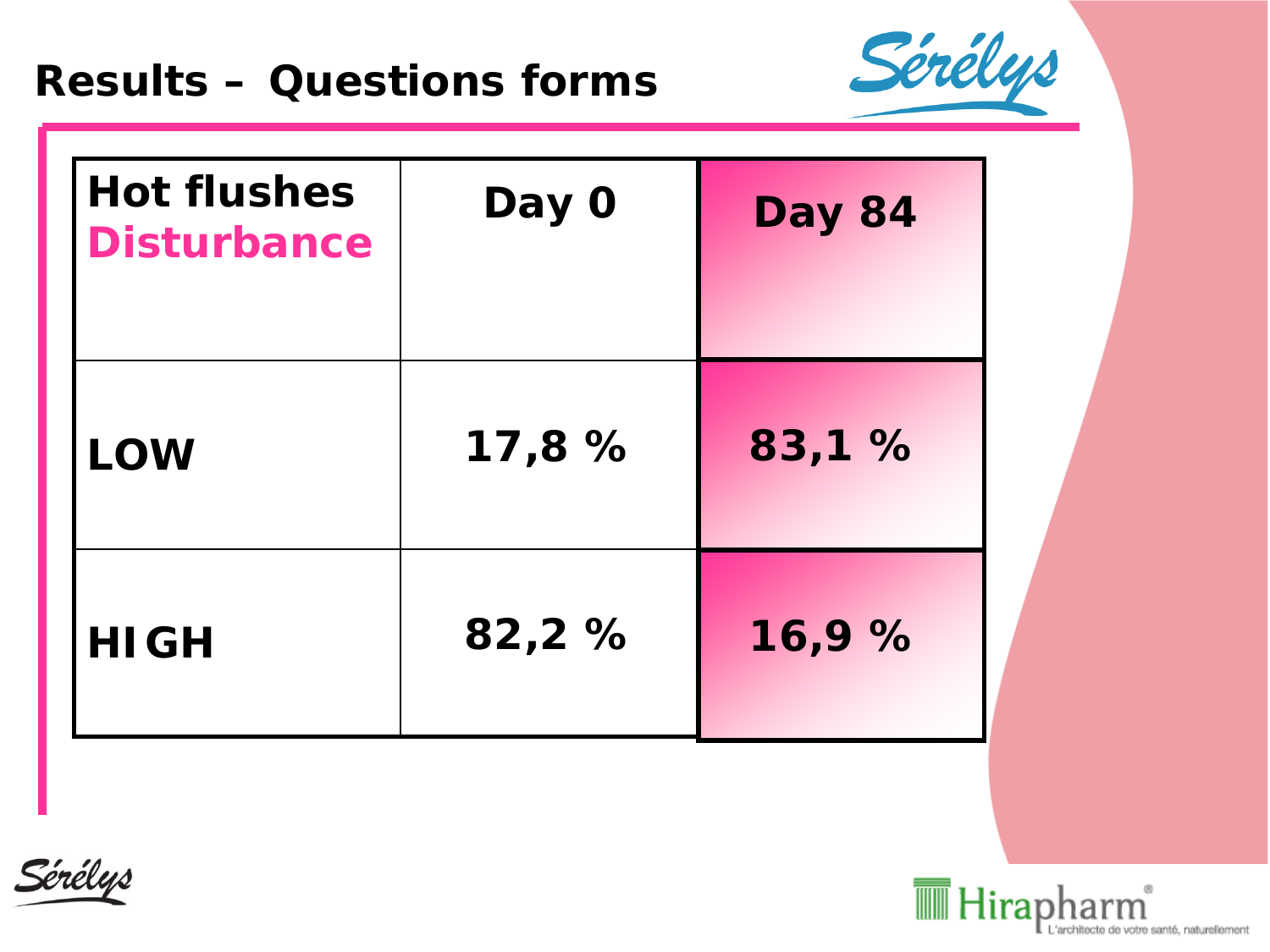# **Patients opinion**



 **FOR 93 % SERELYS® HAS A VERY OR GOOD EFFICACY**

**FOR 97 % SERELYS® IS WELL TOLERATED**

 **FOR 93 % SERELYS® IS EFFICIENT ON QUALITY OF LIFE IMPROVEMENT**

 **97 % ACCEPT TO CONTINUE THE TREATMENT**





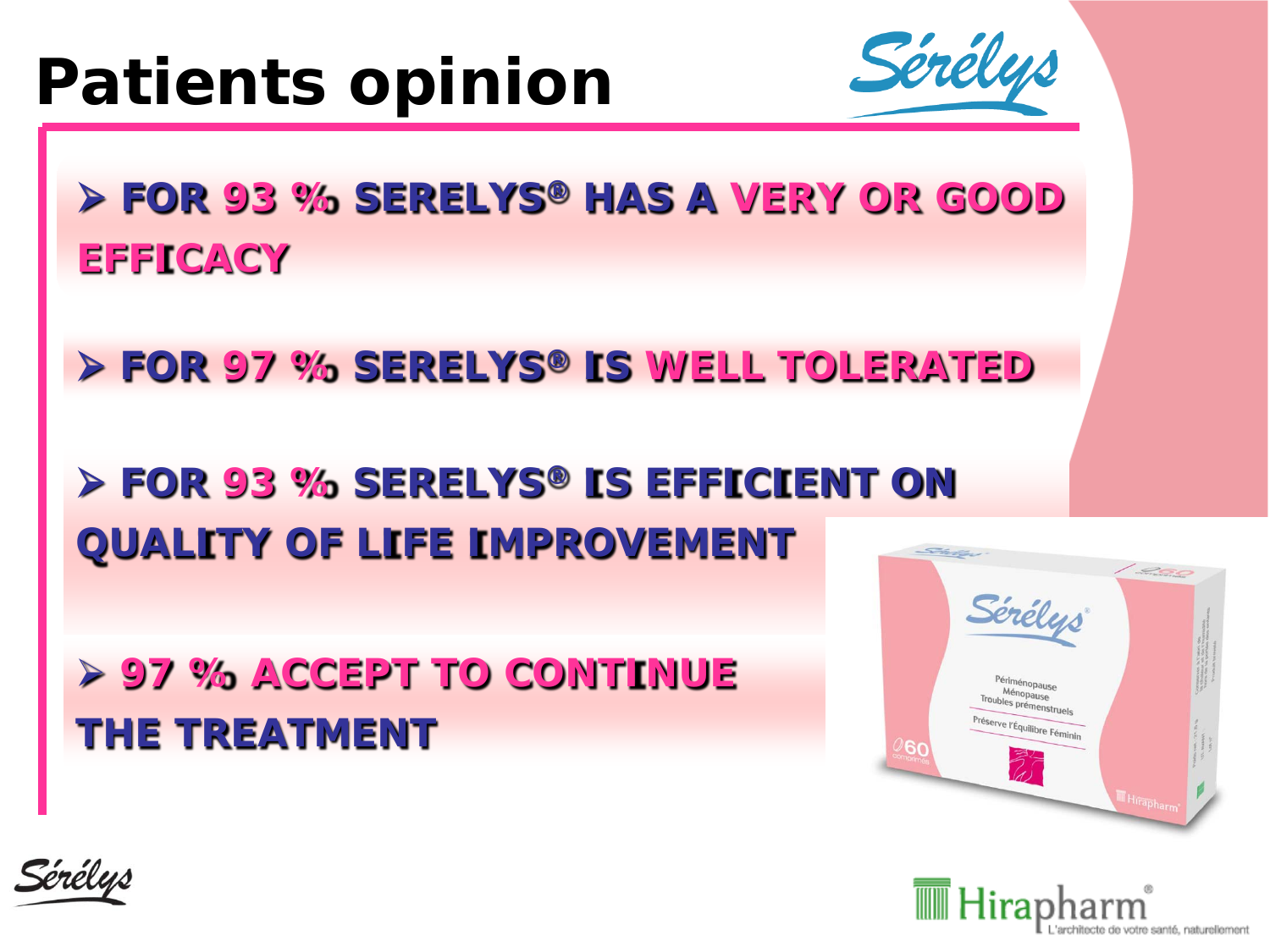

# **FOR 93,5 % SERELYS® IS EFFICIENT ®**

# **97 % WILL PRESCRIBE OR CONTINUE TO PRESCRIBE**





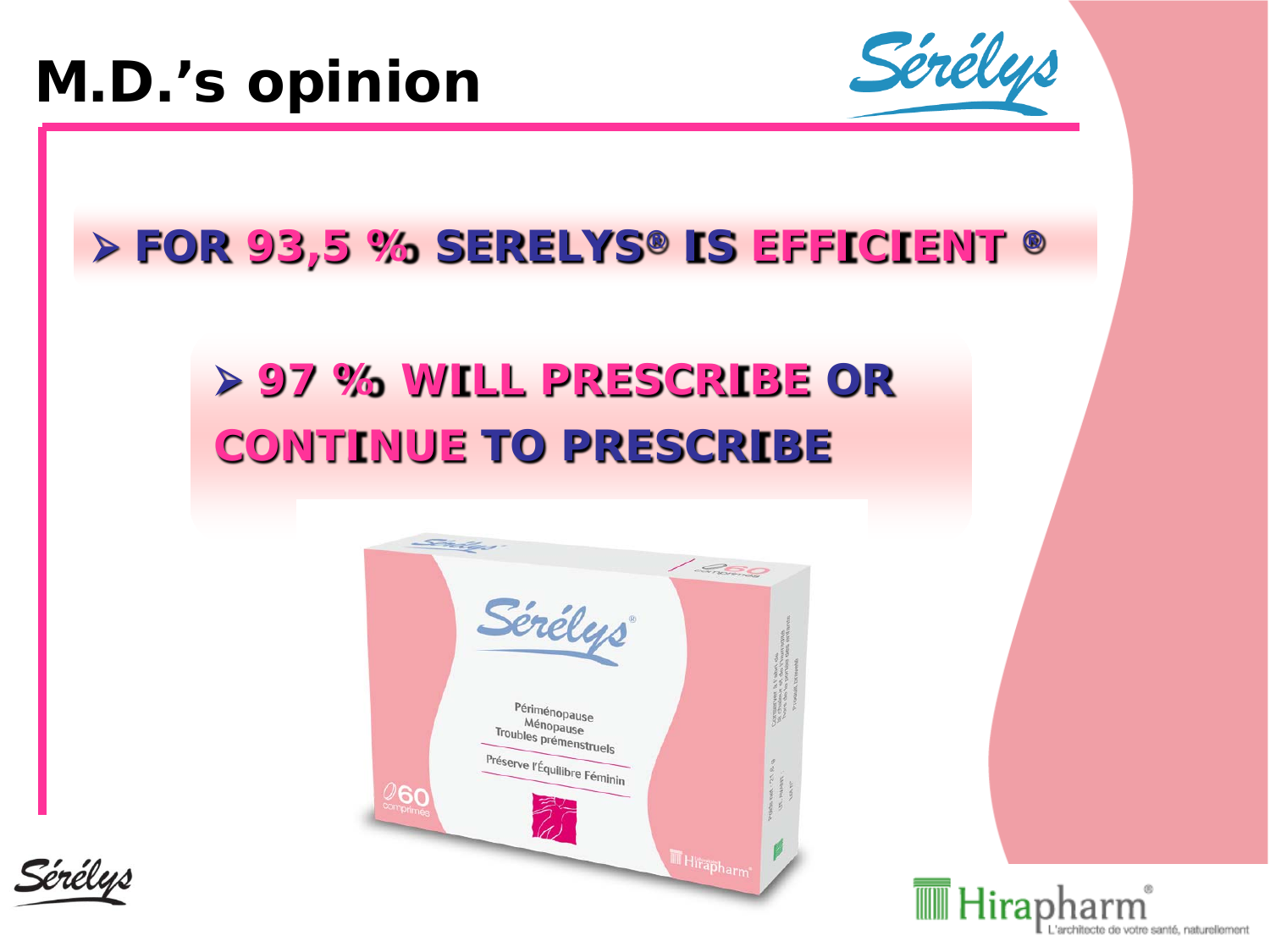



#### *ONLY 3 PATIENTS HAVE A BAD TOLERANCE*

**1. Migraine**

**2. Digestive trouble**

**3. Allergic rhinite**